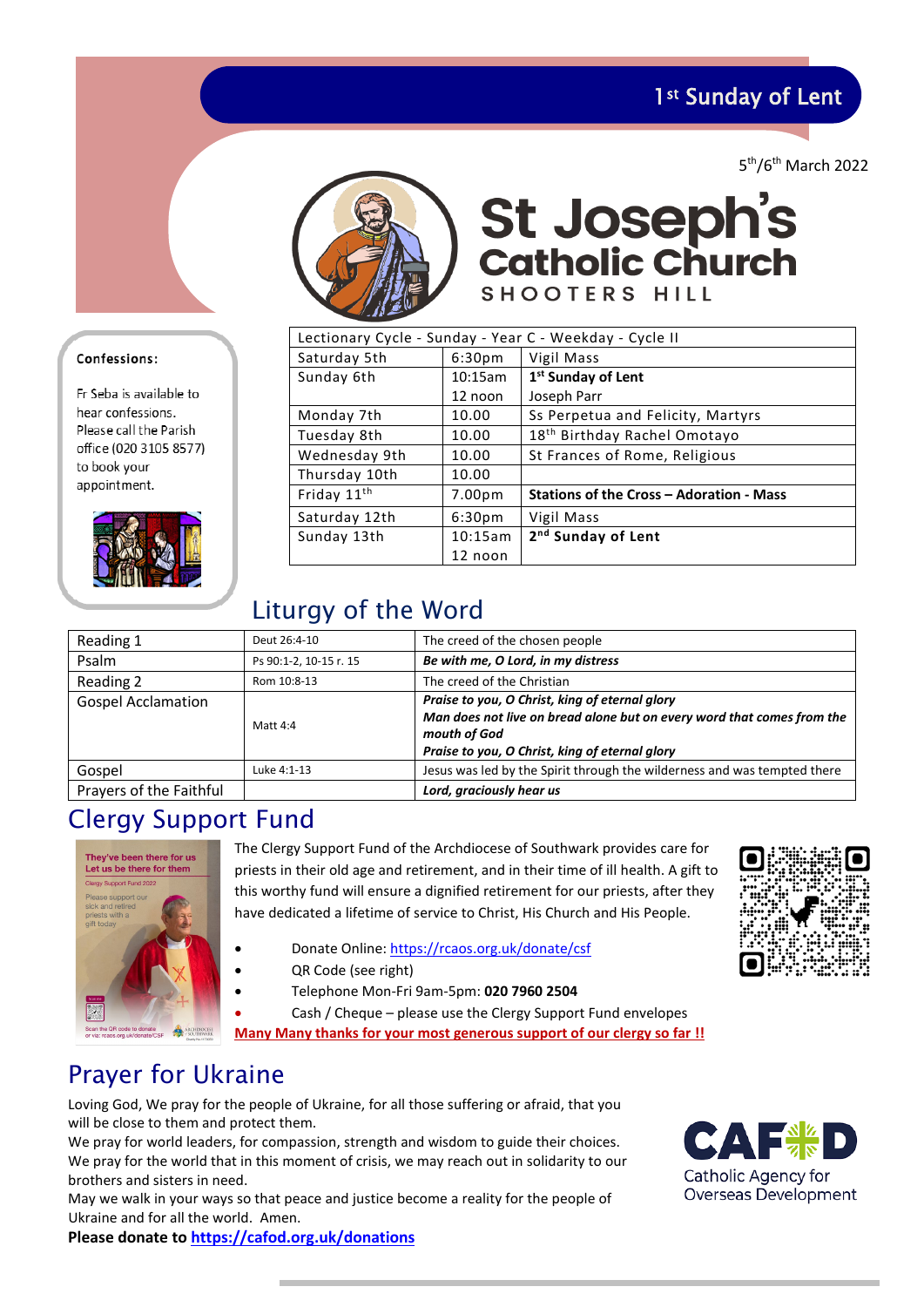## Lent

Lent is a 40-day fast  $-$  a reference to the time Jesus spent being tempted in the desert. It's a time when we can prepare our hearts for the remembrance of Christ's death. Our observance of Lent culminates in the solemn celebrations of Holy Week when on Palm Sunday we follow Christ from his triumphant entrance into Jerusalem to the foot of the Cross as sorrowful bystanders to His Passion, before rolling back the stone of the empty tomb and the joy of the Resurrection. The six-week period is dedicated to prayer, fasting, and almsgiving in preparation for this great celebration of Christ's Paschal Mystery in the Easter Triduum.



### Our Lenten Journey Please join your parish marking out Lent every Friday evening at 7.00pm for

### our Lenten Service

## Southwark Archdiocesan Lent Retreat 2022

'**Saving grace: The story of our salvation'** - Led by Archbishop John Wilson and members of the Spirituality Commission

Saving Grace is a resource prepared with parishes in mind. All the resources will be available in advance so that the videos can be viewed at any convenient time. If you would like to register your interest or find out more, please email [spirituality@rcaos.org.uk](mailto:spirituality@rcaos.org.uk) 

# PACT Stations of the Cross

This Lent PACT, the major Catholic prisons charity, is sharing with parishes a new Stations of the Cross liturgy <https://www.prisonadvice.org.uk/stations-of-the-cross>

### The Lenten Journey *by Fr Denis McBride C.Ss.R.*

Each week, starting Sunday 6th March we will be adding up a video on our website, under free resources. Therefore if you can't join in every Sunday, don't worry, we will keep them live online, so you can follow and reflect in your own time.<https://www.rpbooks.co.uk/>

### CAFOD's online Lent calendar 2022 <https://cafod.org.uk/Pray/Lent-calendar>

## Archdiocese of Southwark's Spirituality Commission over the weeks of

Lent the Archdiocese of Southwark's Spirituality Commission will send daily reflections featuring thoughts, Scripture and prayer Lent Daily Reflections - 2022

Guidance for Lent and Easter from the Catholic Bishops' Conference of England and Wales

on the notice board in the porch or<https://www.cbcew.org.uk/parish-guidance-for-lent-and-easter-2022/>

## The National Novena to St Joseph

Will take place from 10<sup>th</sup>-18<sup>th</sup> March at St Joseph's Church in Maidenhead. Each year the Mill Hill Missionaries prepare for the feast of St Joseph, their society patron, with a special Novena of Masses and prayers to ask for God's blessing on the society's missionary outreach and for the intentions of all those who support their work. Masses are on Thursday 10<sup>th</sup> and Friday at 7.30pm, Saturday at 10.00, Sunday at 11.00am, Monday-Friday at 7.30pm. If you would like to join in from home Masses will be available on Zoom, via the Mill Hill website [www.millhillmissionareis.com/novena](http://www.millhillmissionareis.com/novena) You are welcome to send in your petitions and/or request a Novena prayer booklet – telephone 01628 676909 or email [novenamhm@gmail.com](mailto:novenamhm@gmail.com)



# The Knights of St Columba



The Knights of Saint Columba is an organised body of Lay Catholic men, one of the largest of its kind in Great Britain, whose purpose is to support the Holy See and the mission of the Holy Catholic Church. The Knights perform a variety of good works to support the Clergy, Pro-life and help those in our community and overseas, that are less fortunate than ourselves. They have produced a new recruitment video which captures the essence of their work and seeks to galvanise a place in the heart of each parish that in which they serve.

To find out more please watch<https://www.youtube.com/watch?v=YvqkVtIKUek>

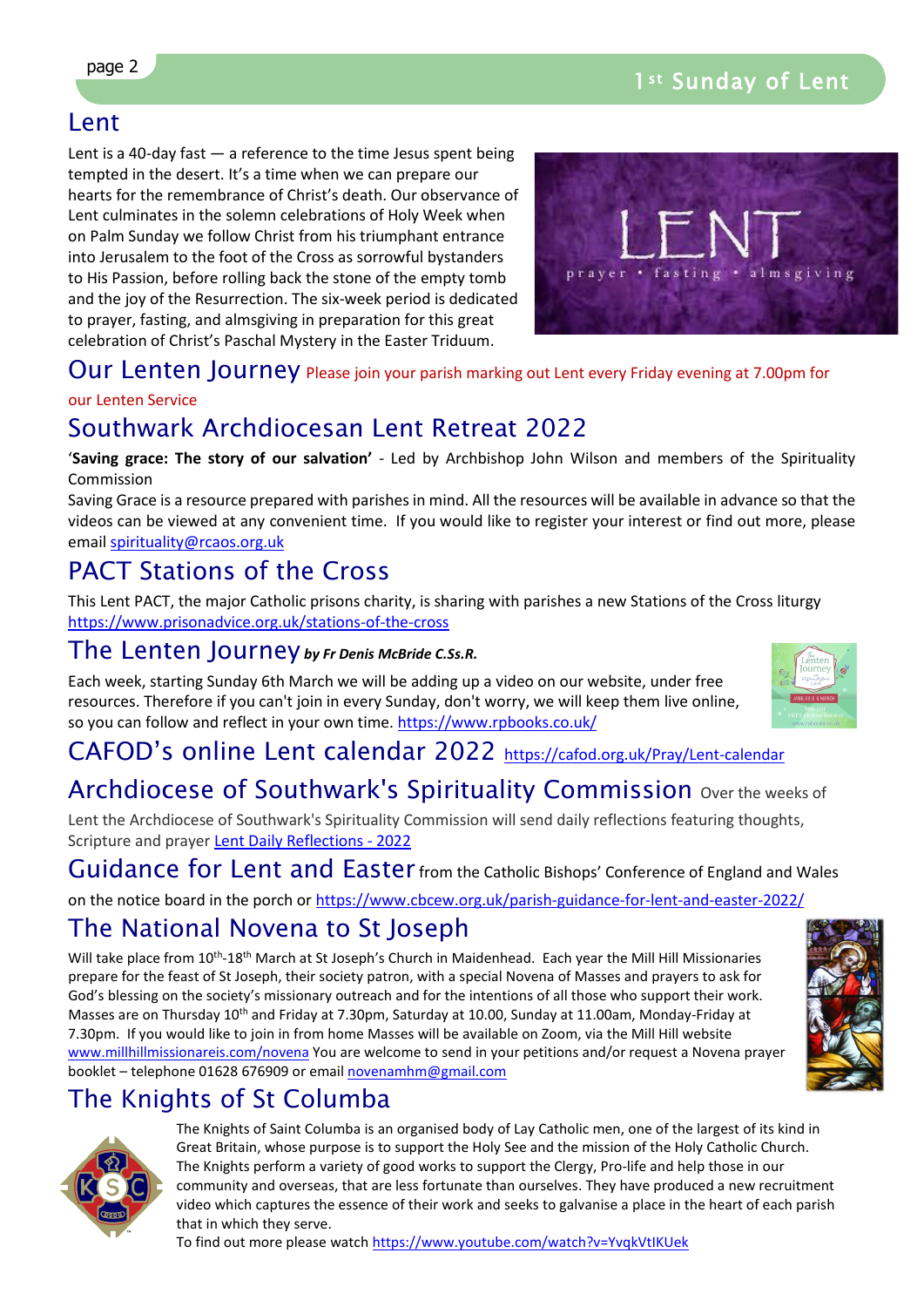## Parish Sacramental Programmes

### **CONFIRMATION 2022**

Our next session in our will be on **Wednesday 9th March in the hall – the 5th session**

### **FIRST HOLY COMMUNION 2022**

The next session will be on **13th March in the hall – the 13th session**

**Please keep both groups, their parents, family and their catechists in your prayers during their preparation and beyond**

## Help please

**Both of these programmes are in need of your help. The Catechists are committed to their tasks and work very hard but this level cannot be sustained. If the work is shared by more people it becomes less demanding.** 

**PLEASE pray and ask God how you can help with these programmes.** 

**You may be surprised at the answer!!** 

**Please speak to any of the Catechists of offer help and find out just how rewarding it is to walk with our young people as they take their next steps in their faith journey**

## Your Parish

Like all parishes ours needs people to function. It **CANNOT** be left to the same few people doing all the work to keep it going. If you feel you can give a small amount of time to your parish with regards to welcoming people into your church, singing in your choir, taking the collection at Mass, cleaning your church, joining your Finance Committee, joining your Safeguarding Team or helping to set up our Parish Council – the tasks are endless and all of them need **YOUR** help. Please give your details by emailing [shootershill@rcaos.org.uk](mailto:shootershill@rcaos.org.uk) MANY THANKS

### **OUR PARISH LITURGY GROUP**

Our next meeting will be on Thursday  $10^{th}$  March in the Presbytery at 7.00pm. Please come along if you would like to join us to help arrange the liturgy of your parish

### **OUR PARISH FINANCE COMMITTEE**

The next meeting of your Finance Committee will be on Thursday 17<sup>th</sup> March in the Presbytery at 7.00pm

#### **Prayer to St Joseph**

Hail, Guardian of the Redeemer, Spouse of the Blessed Virgin Mary. To you God entrusted his only Son; In you Mary placed her trust; with you Christ became man. Blessed Joseph, to us too, show yourself a father and guide us in the path of life. Obtain for us grace, mercy and courage, and defend us from every evil. Amen



#### **Synod Prayer**

We stand before You, Holy Spirit, as we gather together in Your name

With You alone to guide us, make Yourself at home in our hearts; teach us the way we must go and how we are to pursue it.

We are weak and sinful; do not let us promote disorder. Do not let ignorance lead us down the wrong path not partiality influence our actions.

Let us find in You our unity so that we may journey together to eternal life and not stray from the way of truth and what is right

All this we ask of you, who are at work in every place and time, in the communion of the Father and the Son forever and ever, Amen



#### **Prayer to Saint Michael the Archangel**



St Michael the Archangel. Defend us in the day of our battle. Be our safeguard against the wickedness and snares of the devil. May God rebuke him, we humbly pray, and do thou, O Prince of Heavenly Hosts, by the power of God, cast into hell satan, and all the evil spirits who wander around the world seeking the ruins of souls.